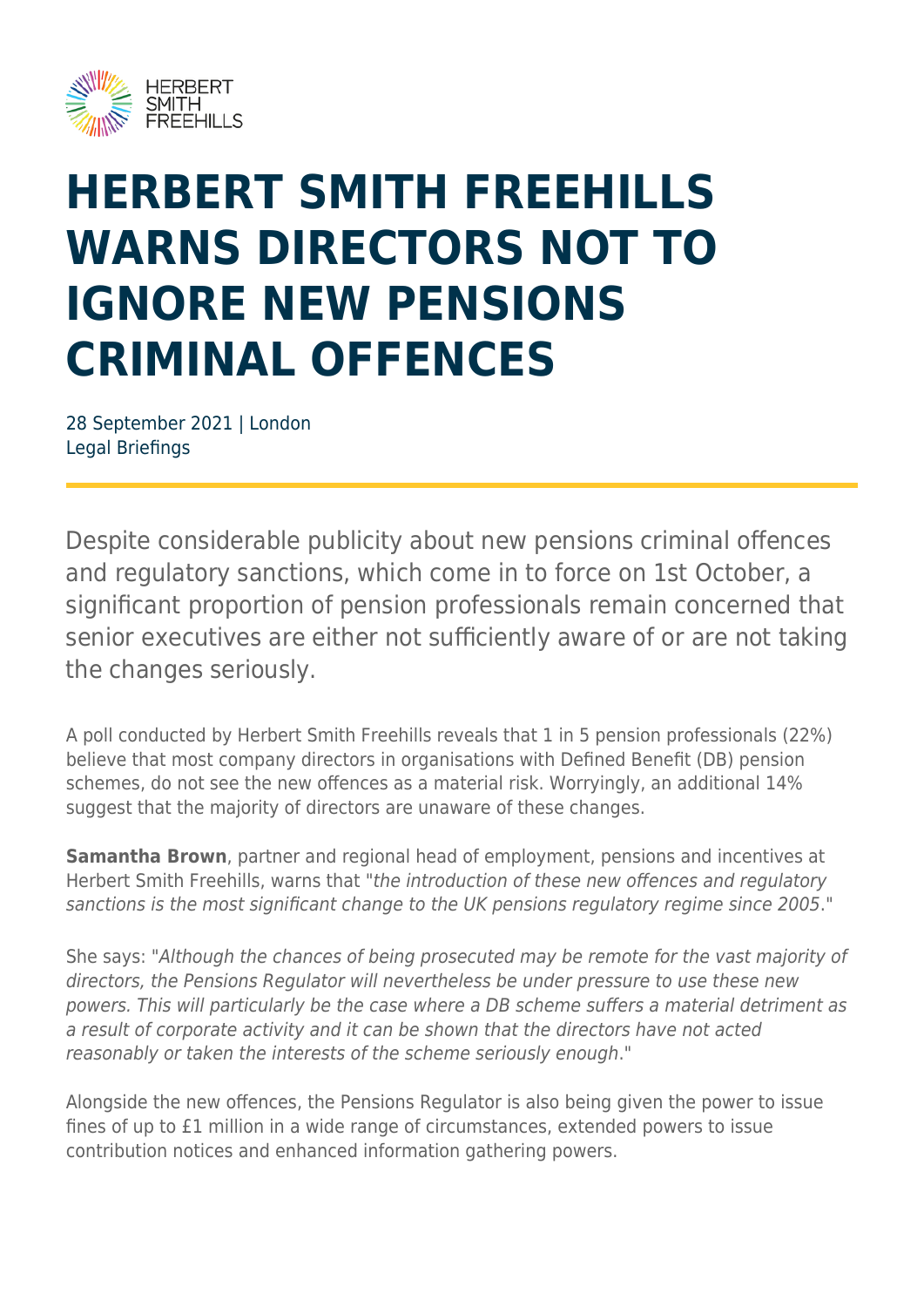Brown adds: "In practice, parties that endanger a DB scheme are more likely to be hit with a significant financial penalty or a contribution notice as the burden of proof is lower in civil as opposed to criminal proceedings."

Herbert Smith Freehills' poll also reveals that 37% of respondents have identified the Regulator's extended contribution notice powers as the change which will have the most impact on corporate activity.

Focusing on this point, **Natasha Johnson**, partner at Herbert Smith Freehills, who advises directors on their legal duties adds: "A director's primary duty is to their company's shareholders, or to its creditors as a whole where the company is insolvent. However, these new offences and sanctions will mean that directors will have to give particular consideration to the interests of their DB scheme whenever they are contemplating material corporate transactions, re-financing or restructuring."

She concludes: "These changes will, in effect, mean that DB schemes will need to be given preferential status and it is not yet clear how this will interact with director's long-established legal duties particularly when directors are seeking to rescue a distressed business whilst balancing multiple stakeholder interests."

## **KEY CONTACTS**

If you have any questions, or would like to know how this might affect your business, phone, or email these key contacts.



MANAGING PARTNER OF EPI (WEST), LONDON +44 20 7466 2249 Samantha.Brown@hsf.com



**SAMANTHA BROWN NATASHA JOHNSON** PARTNER, LONDON

+44 20 7466 2981 Natasha.Johnson@hsf.com

## **MEDIA CONTACT**

For further information on this news article, please contact: